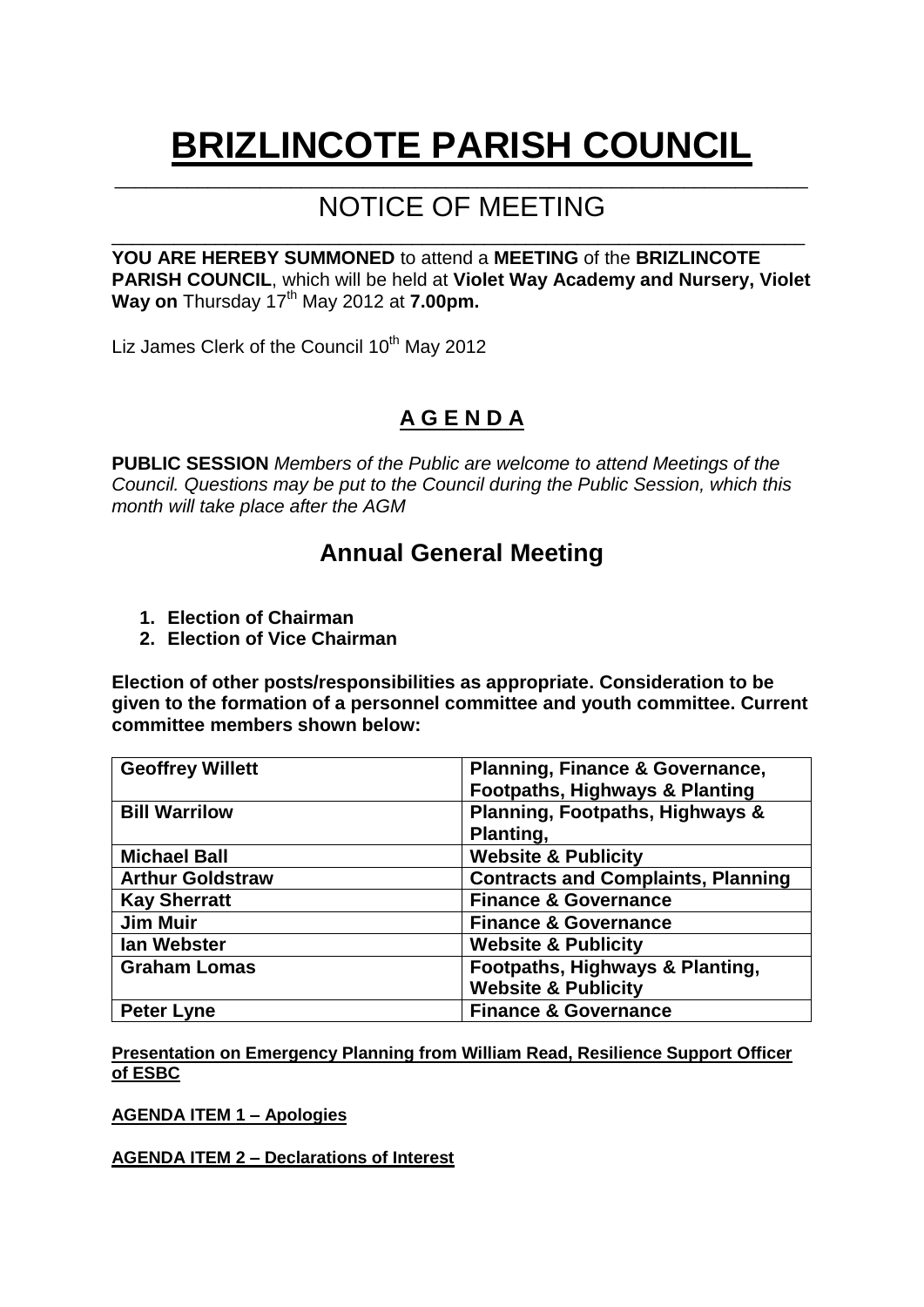Members are invited to declare any interests they may have in any matter identified for discussion at the Meeting.

## **AGENDA ITEM 3 - Minutes of the previous Council Meeting (19 th April 2012)**

To approve, as a correct record, the Minutes of the March Parish Council Meeting, held on 19<sup>th</sup> April 2012 (enclosed) and to consider any matters arising not covered elsewhere on the Agenda.

Matters arising to be reported on by Clerk: Dog Fouling at Paulet School, Dog Waste bin provision, Grit bins for Celandine Close, Darley Close and Foxglove Avenue, Crossing Patrol outside Violet Way Academy

## **AGENDA ITEM 4 –Anti-Social behaviour complaint regarding Tesco Express**

Clerk to give information regarding action being taken.

## **AGENDA ITEM 5 – Post Boxes in the Parish**

To consider whether additional provision should be requested.

#### **AGENDA ITEM 6 – Maintenance of flowerbeds**

To discuss the current maintenance arrangements for flowerbeds in the parish.

## **AGENDA ITEM 7- County and Borough Councillors' reports**

To receive the appropriate Councillors' reports.

#### **AGENDA ITEM 8 – Planning Applications and Decisions**

#### **Applications**

5 Longford Close, Stapenhill – Erection of a single storey front extension and porch, a part two storey part single storey and rear extension and a 1.8m high retaining wall – **planning committee no objections**

### **Decisions**

Felling of 1 cherry and 1 beech tree, 3 Clay Street –**Cherry tree granted, felling of the beech tree felt to be unwarranted.**

Erection of a single storey front extension and canopy and a single storey rear extension, 119 Woods Lane, Stapenhill - **granted**

#### **AGENDA ITEM 9 – Correspondence**

| Date    | From                                      | Regarding                                                          | Action                                             |  |
|---------|-------------------------------------------|--------------------------------------------------------------------|----------------------------------------------------|--|
| 30/4/12 | Violet Way<br>Academy                     | Update about the<br>school                                         | Copies to be<br>distributed                        |  |
| 1/5/12  | <b>SCC</b>                                | <b>Broadband</b><br>Champions<br>Events                            | Events to be noted<br>- new dates<br>awaited       |  |
| 1/5/12  | <b>ESBC</b>                               | Neighbourhood<br>Planning activity in<br><b>East Staffordshire</b> | To consider in light<br>of the Parish Plan<br>work |  |
| 1/5/12  | <b>ESBC</b>                               | Posters for<br><b>Brighter Borough</b><br>competiton               | To be displayed                                    |  |
| 8/5/12  | <b>SCC</b>                                | Posters re<br>fostering                                            | To be displayed                                    |  |
| 10/5/12 | Peter Diffey and<br><b>Associates Ltd</b> | <b>Model Dairy Farm</b><br>- update                                | Planning<br>application awaited                    |  |